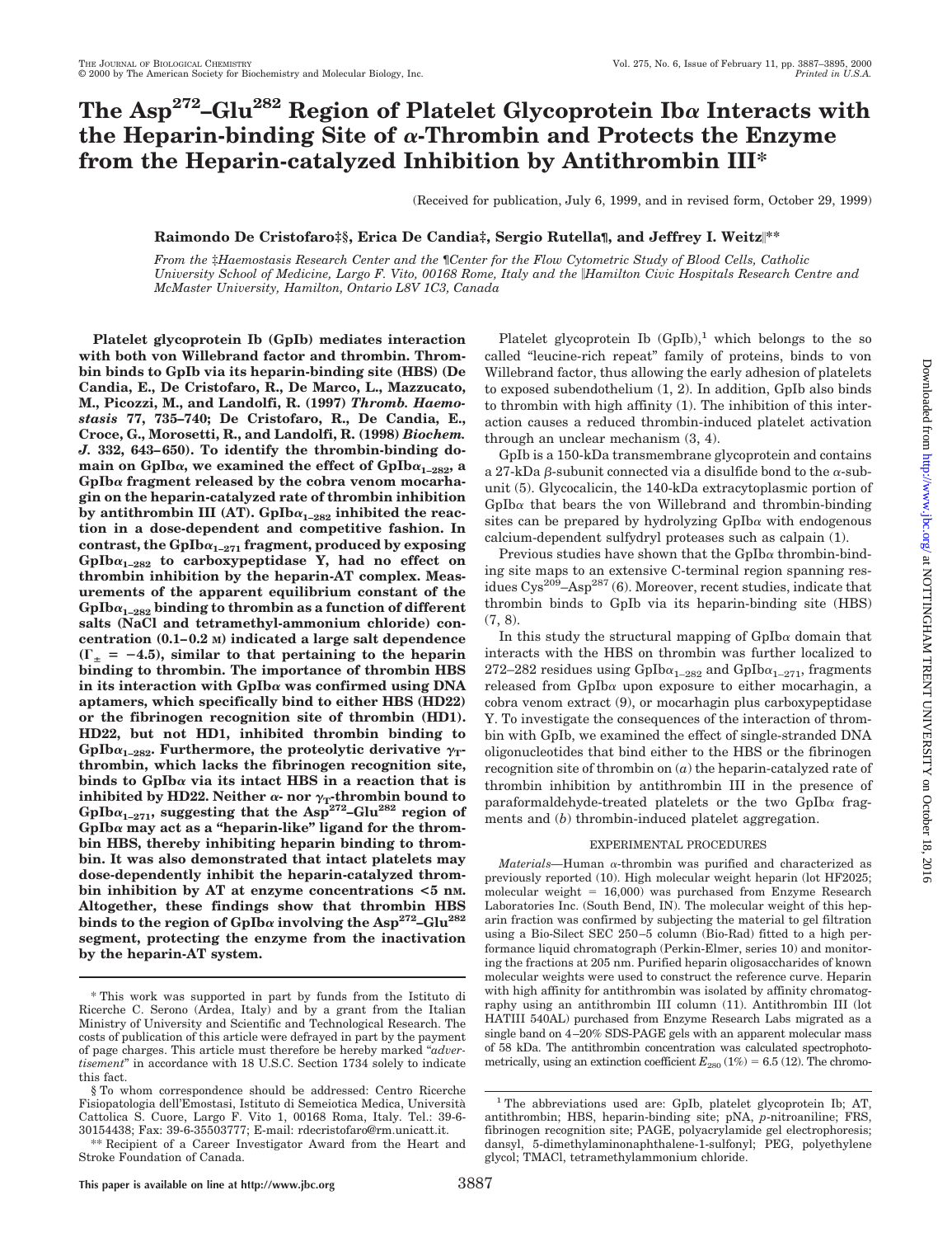genic substrate HD-Phe-Pip-Arg-p-nitroanilide (S2238) was from Chromogenix (Mölndal, Sweden). Sodium acetate, C-terminal (55–65) sulfated, and nonsulfated hirudin fragments (Ac-DFEEIPEEY( $SO_3H$ )LQ), dansyl-chloride, a dansyl-L-amino acids kit, ethylammonium chloride, lithium carbonate, methanol, trifluoroacetic acid (spectrophotometric grade), trypsin-immobilized agarose (tosylphenylalanyl chloromethyl ketone-treated), and prostaglandin  $E_1$  were from Sigma. Carboxypeptidase Y (excision grade), immobilized on Sepharose CL-4B resin, was purchased from Pierce. Mocarhagin, purified from cobra venom (9), was kindly provided by Dr. Robert K. Andrews (Baker Medical Research Institute, Prahran, Australia).

The two single-stranded DNA oligonucleotides  $(a)$  5'-AGTCCGTGG-TAGGGCAGGTTGGGGTGACT-3', referred to as HD22, and (*b*) 5'-GGTTGGTGTGGTTGG-3', referred to as HD1, were synthesized by the Institute for Molecular Biology and Biotechnology at McMaster University (Hamilton, ON, Canada).

*Purification of GpIb* $\alpha_{1-282}$  *Fragment*—GpIb $\alpha_{1-282}$  was prepared by mocarhagin treatment of washed platelets using a fast protein liquid chromatography method, as previously reported for glycocalicin purification (7). Briefly, platelets from outdated platelet concentrates (50 units) were washed three times by centrifugation in 10 mM Hepes, 0.135  $\times$  NaCl, 3 mM KCl, 0.1% bovine serum albumin, 5  $\mu$  m prostaglandin  $\rm{E}_{1},$ pH 7.4. After washing, platelet suspensions were treated with 10  $\mu$ g/ml mocarhagin for 60 min at 37 °C in the above buffer without bovine serum albumin and containing 1 mm CaCl<sub>2</sub>. This treatment is reported to cause selective cleavage of the amidic bond between Glu<sup>282</sup> and  $\text{Asp}^{283}$  of GpIb $\alpha$  (9). At the end of incubation, the reaction was stopped by addition of 2 mM EDTA, and platelets were precipitated by centrifuging at  $800 \times g$  for 15 min. The supernatant was chromatographed on a high load Q-Sepharose column (Amersham Pharmacia Biotech) connected to a fast protein liquid chromatography apparatus, and  $GpIb\alpha_{1-}$ 282 was isolated according to previously reported methods for glycocalicin purification, using a gradient of 0–0.6 M NaCl for 60 min (7, 8). The peak eluted at 0.55 M NaCl was collected and further analyzed. SDS-PAGE showed that the purified protein had an apparent molecular mass of 40 kDa under both nonreducing and reducing conditions. Purified GpIb $\alpha_{1-282}$  (5  $\mu$ g) was electrophoresed on a 4–20% SDS-PAGE gel, transferred to nitrocellulose, blotted, and incubated with  $2 \mu g/ml$ purified mouse MoAb SZ2 purchased from Immunotech (Instrumentation Laboratory, Milano, Italy). This monoclonal antibody recognizes a region of the N-terminal GpIb $\alpha$  domain and inhibits both von Willebrand and thrombin binding to GpIba. The GpIb $\alpha_{1-282}$  band was detected with alkaline phosphatase-labeled goat anti-mouse IgG (Sigma-Aldrich). GpIb $\alpha_{1-282}$  concentration was determined spectrophotometrically at 280 nm, using a molar extinction coefficient equal to 33390  $(cm^{-1})$ , as predicted on the basis of the sequence (13), by the method of Pace and co-workers (14).

*Treatment of GpIb*<sup>a</sup>*1–282 with Immobilized Carboxypeptidase Y—*Purified GpIb $\alpha_{1-282}$  (at concentrations ranging from 5 to 10  $\mu$ M) in 0.5 ml of 10 mM phosphate buffer, 0.15 M NaCl, pH 6.5, was incubated with 0.5 ml of immobilized carboxypeptidase Y ( $\sim$ 6 units) at 37 °C with gentle stirring. At intervals ranging from 10 to 240 min., 50  $\mu$ l of supernatant from perchlorate-treated samples (0.3 M) were removed and subjected to amino acid analysis according to the method of Levina and Nazimov (15). Briefly, the solution was dried *in vacuo* at 60 °C and evaporated to dryness twice from 5  $\mu$ l of water. After addition of 40 mM lithium carbonate buffer, pH 9.5, and dansyl chloride (10-fold excess relative to GpIb $\alpha_{1-282}$ ) in acetonitrile (3  $\mu$ l), the mixture was centrifuged at 1000  $\times$ *g* for 2 min and kept in darkness for 35 min at 20 °C prior to adding 3  $\mu$ l of 0.1% ethylammonium chloride. After drying at 60 °C, a mixture of  $5.7$  M HCl and trifluoroacetic acid (2:1 v/v, 6  $\mu$ l) was added to the precipitate, and the resulting solution was frozen. After drying twice with methanol, the sample was dissolved in methanol  $(5-10 \mu l)$  and injected onto a Brownlee (Santa Clara, CA) RP 300 octyl analytical column (220  $\times$  4.6 mm) connected to a guard column of the same resin. Elution was carried out with the following eluants: (*a*) 0.1% trifluoroacetic acid in water and (*b*) water:acetonitrile (40:60 v/v) in 0.1% trifluoroacetic acid. The applied gradient was 0–99% B in 90 min and 99% B for 5 min at a flow rate of 1 ml/min. In separate experiments, a reference reverse phase high pressure liquid chromatography chromatogram was obtained by using a standard mixture of dansylated amino acids.

The fragment of  $Gplb\alpha_{1-282}$  remaining after a 240-min exposure to carboxypeptidase Y $({\rm Gplb} \alpha_{\rm 1-271}$  fragment) was gel filtered on a Bio-Rad DG10 column and concentrated using an Amicon Centriprep 3 membrane. Its concentration was determined at 280 nm using a molar extinction coefficient equal to  $28920$  (cm<sup>-1</sup>). SDS-PAGE showed that

GpIb $\alpha_{1-271}$  did not undergo further intramolecular fragmentation by carboxypeptidase Y.

Because a sulfated tyrosine was expected in the hydrolyzed solution, a reference chromatogram of carboxypeptidase Y-treated (4 h) sulfated and nonsulfated C-terminal hirudin peptide 55–65 (Ac-DFEEIPEEY-  $(SO_3H)LQ$ ) also was obtained. The assignment of the chromatographic peak representing *O*-sulfated L-tyrosine was based on the known amino acid composition of the peptide and the difference in the chromatographic pattern obtained with the sulfated and nonsulfated peptide.

*Inactivation of* <sup>a</sup>*-Thrombin by Antithrombin III in the Presence and Absence of Heparin and GpIb*<sup>a</sup>*1–282 Fragment—*Previous studies indicated that thrombin interaction with antithrombin (AT) occurs via the following two-step reaction (16, 17).

$$
T + AT \rightleftharpoons T \cdot AT \rightarrow T \cdot AT \tag{Eq. 1}
$$

where  $T$  is thrombin,  $TAT$  is the reversible thrombin-antithrombin adduct and *T*-*AT* is the final complex between enzyme and inhibitor. Heparin accelerates the second step of the reaction by binding to both thrombin and AT (17). Thus, the final T-AT adduct occurs through formation of an intermediary ternary thrombin-heparin-AT complex, which rearranges as follows.

$$
T + AT \cdot H \xrightarrow[K_{\text{T-ATH}} T \cdot AT \cdot H \xrightarrow{k_{\text{T-ATH}} T \cdot AT + H} T \cdot AT + H \qquad \text{(Eq. 2)}
$$

where  $ATH$  is the reversible antithrombin-heparin complex,  $TATH$  is the ternary intermediary thrombin-antithrombin-heparin adduct,  $K_{\text{T-ATH}}$  is the equilibrium dissociation constant for thrombin binding to the heparin-antithrombin complex, and  $k_{\text{T-ATH}}$  is the rate constant for the conversion of the intermediary complex to the final T-AT adduct.

The heparin-catalyzed thrombin-AT interaction can be kinetically analyzed using a formula describing a rapid equilibrium two-substrate enzyme reaction, in which both thrombin and AT are the substrates and heparin is the "enzyme" (17). Under experimental conditions where the thrombin concentration is less than  $K_m$  value for the heparin-thrombin interaction and the AT concentration is more than the value for thrombin, one can assume that the inhibitor concentration does not change during the inhibition reaction. This simplifies the mathematical treatment of a two-substrate Michaelis equation, and the rate of thrombin inactivation is well described by the following differential equation.

$$
\frac{-dT}{dt} = \frac{k_{\text{cat}}}{K_{\text{T-ATH}}} H_0 \frac{AT_0}{K_{\text{ATH}} + AT_0} T + k_{\text{uncat}} AT_0 T \tag{Eq. 3}
$$

where *T* is thrombin,  $AT_0$  is the AT concentration,  $H_0$  is the heparin concentration, the ratio  $k_{\text{cat}}/K_{\text{T-ATH}}$  is the specificity constant for thrombin interaction with heparin under saturating AT concentration,  $K_{\text{ATH}}$ is the equilibrium dissociation constant for AT-heparin interaction, and  $k_{\rm uncat}$  is the second order rate constant for the uncatalyzed thrombin-AT reaction.

Integration of Equation 3 results in the following.

$$
T_t = T_0 \exp(-k_{\text{obs}}t) \tag{Eq. 4}
$$

where  $T_0$  and  $T_t$  are the thrombin concentrations at time = 0 and time  $t$ , respectively. On the basis of Equations 3 and 4 we obtained the following.

$$
k_{\text{obs}} = \frac{k_{\text{cat}}}{K_{T\text{ATH}}} H_0 \frac{AT_0}{K_{\text{ATH}} + AT_0} + k_{\text{uncat}} AT_0 \tag{Eq. 5}
$$

Equation 5 shows that thrombin inactivation is described by a pseudofirst order exponential decay, characterized by a rate constant  $(k_{obs})$ that is linearly correlated with the heparin concentration and hyperbolically plus linearly linked to AT concentration. Thus, the  $k_{\text{ca}}/K_{\text{TATH}}$ value can be calculated from the AT dependence of the  $k_{obs}$  values, once the  $K_{\text{ATH}}$  value is known.

In our experimental set-up,  $k_{\text{obs}}$  was measured by studying inactivation of 1 nM  $\alpha$ -thrombin, in the presence of 4 nM heparin, as a function of AT concentration  $(5-250 \text{ nm})$  in a final volume of 50  $\mu$ l of 10 mM Tris-HCl, 0.1–0.5 M NaCl, 0.1% PEG 6000, pH 7.50, at 25 °C. Thrombin inhibition by AT was also studied as a function of  $GpIb\alpha_{1-282}$  and GpIb $\alpha_{1-271}$  (0–400 nM). At each AT concentration, the reaction was quenched at various intervals by addition of 2 ml of 100  $\mu$ M Phe-Pip-Arg-pNA in 50 mM Tris-HCl, 0.1 M NaCl, 0.1% PEG 6000, pH 8.00. The *k*obs value was then calculated using Equation 4.

Because the relationship between the observed  $K_{\text{T-ATH}}/k_{\text{cat}}$  values and  $GpIb\alpha_{1-282}$  concentration was linear, a competitive scheme was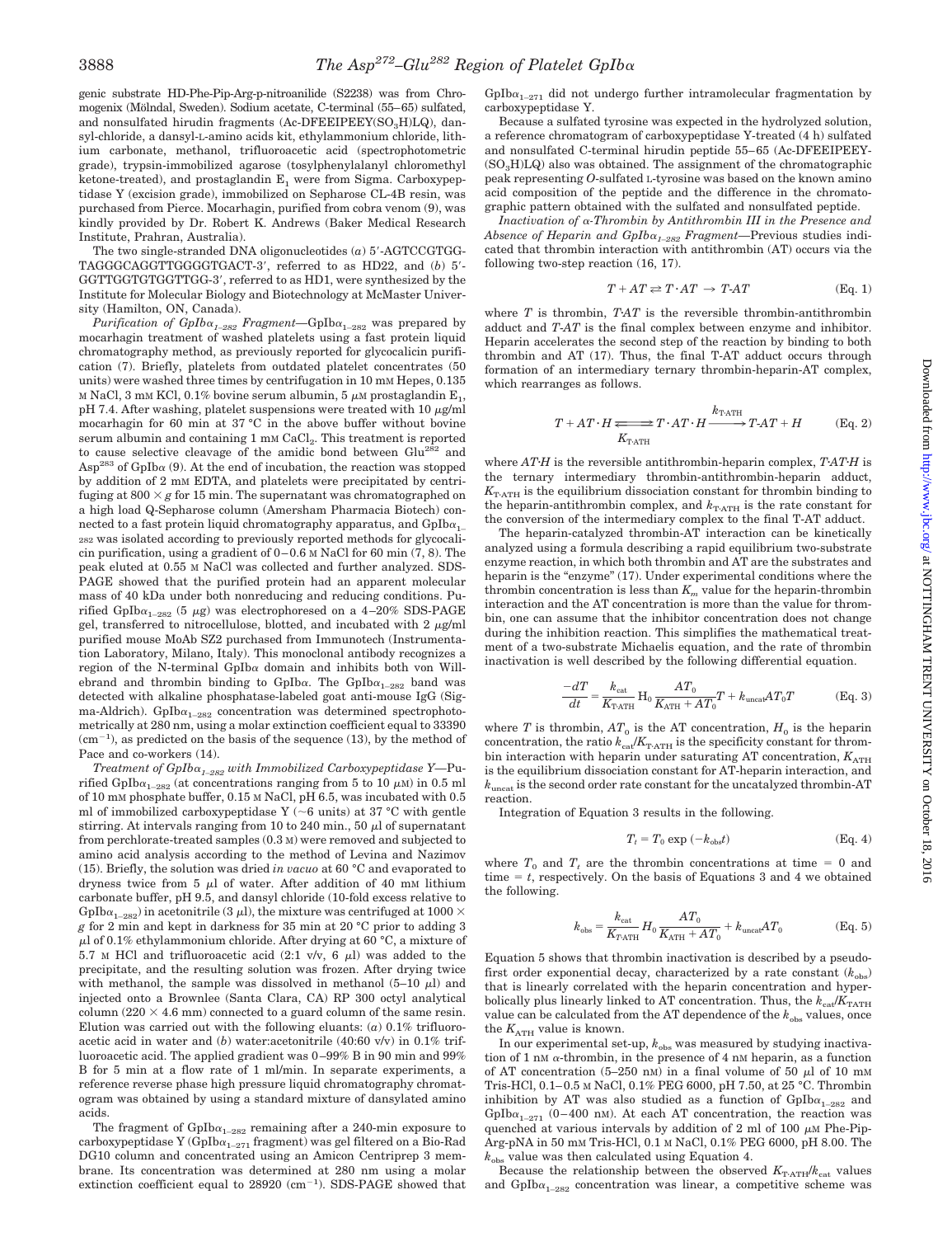applied whereby  $GpIb\alpha_{1-282}$  binding to thrombin inhibited the binding of heparin to thrombin and *vice versa*. According to this competitive scheme, only the  $K_{\text{T-ATH}}$  value is expected to increase as a function of the GpIba fragment. The experimental values of  $K_{\text{T-ATH}}/k_{\text{cat}}$  (*i.e.* ( $K_{\text{T-ATH}}$ )  $(k<sub>cat</sub>)<sup>obs</sup>$  were thus fitted to the following relation.

$$
\left(\frac{K_{T\text{-ATH}}}{k_{\text{cat}}}\right)^{\text{obs}} = \left(\frac{K_{T\text{-ATH}}}{k_{\text{cat}}}\right)^{\text{o}} \left(1 + \frac{P}{K_i}\right)
$$
(Eq. 6)

where  $P$  is the concentration of  $\mathrm{Gplb}{\alpha_{1-282}},$   $K_i$  is the equilibrium binding constant of GpIb $\alpha_{1-282}$  for thrombin, and  $(K_{\text{T-ATH}}/k_{\text{cat}})^\circ$  is the value of *K*TzATH/*k*cat for thrombin interaction with the AT-heparin complex in the absence of the  $GpIb\alpha_{1-282}$  fragment.

Thrombin inhibition by AT in the absence of heparin was studied using the following reaction scheme for irreversible inhibition (17).

$$
\begin{array}{l}\nT + S \xrightarrow{K_m} TS \xrightarrow{k_{\text{cat}}} T + P \\
+ A T \\
\downarrow k \\
T - A T\n\end{array} \qquad \qquad (\text{Eq. 7})
$$

where *k* is the rate constant for irreversible thrombin inhibition. Experiments were performed by using the Phe-Pip-Arg-pNA substrate and  $\alpha$ -thrombin at concentrations of 200  $\mu$ M and 0.5–3 nM, respectively. Antithrombin was typically used at a concentration of  $2.5 \mu M$ . The buffer used for these kinetic experiments was 10 mM Hepes, 0.15 M NaCl, 0.1% PEG 6000, pH 7.50, at 25 °C. The concentration of pNA released from the substrate was followed at 405 nm, and the experimental points were fitted to the following equation (17).

$$
[pNA]_t = [pNA]_{\text{inf}}[1 - \exp(kt)] \tag{Eq. 8}
$$

where  $[pNA]$ <sub>*t*</sub> and  $[pNA]$ <sub>inf</sub> are the pNA concentration at time  $= t$  and time  $=$  infinity, respectively, and  $k$  is the pseudo-first rate constant for the irreversible thrombin inhibition. The analysis of these data, along with those pertaining to the experiments described above, was performed using GRAFIT software (Erithacus Software Ltd., Staines, UK) based on a modified Marquardt algorithm.

*Preparation of*  $\gamma_T$ -*Thrombin*—The proteolytic form of thrombin, referred to as  $\gamma$ -thrombin, was produced using immobilized trypsin, as described previously (18). When subjected to SDS-PAGE under reducing conditions, the purified material showed two bands with a molecular mass of about 26 and 14 kDa, respectively. Purified  $\gamma$ -thrombin was 100% active, as determined by active site titration with *p*-nitrophenylguanidinobenzoate. This thrombin derivative did not clot fibrinogen but was readily inhibited by AT in the presence of heparin, as shown using the assay procedure reported above. Typically, 1 nM  $\gamma_T$ -thrombin, 150 nM AT, and 4 nM heparin were used in these inhibition experiments.

*Effect of Salt and the Single-stranded DNA Oligonucleotides HD22 and HD1 on Thrombin-GpIb*<sup>a</sup>*1–282 Interaction—*The effect of salt and both HD22 and HD1 on the thrombin-GpIb $\alpha$  1–282 fragment interaction was studied using a solid phase binding assay. The  $GpIb\alpha_{1-282}$ fragment was absorbed to the wells of a Dynatech Immulon microplate by incubating  $1 \mu$ g/ml GpIb fragment in 0.1 M carbonate buffer, pH 9.60, overnight at 4 °C. The salt dependence of the  $K_d$  binding of GpIb $\alpha_{1-282}$ to thrombin was investigated in the salt concentration range from 0.1 to 0.2 M, when NaCl or tetramethylammonium chloride (TMACl) were used, or at 0.2 M, when NaF was used. Human  $\alpha$ -thrombin was used over a range of 5–2500 nM.

In the experiments using HD1 and HD22, these oligonucleotides were both used over a concentration range of 0–200 nm. When  $\gamma_{T}$ thrombin was used, its concentration ranged from 7.8 nM to 1  $\mu$ M, and HD22 was used at 1  $\mu$ M.

A progressive increase in the apparent  $K_d$  for  $\alpha\text{-thrombin-GpIb}$  fragment was observed upon HD22 addition. Based on this finding, we analyzed the experimental data by applying a competitive inhibition scheme whereby HD22 competitively inhibits thrombin binding to the immobilized GpIb<sup>a</sup> fragment and *vice versa*. Such a scheme was previously used to analyze the heparin effect on the thrombin-glycocalicin interaction (8). However, because of its high affinity for thrombin (19), the concentration of free HD22 changes upon binding to thrombin. In this experimental set up, the two interacting macromolecules (thrombin and HD22) were present in comparable amounts. This forced us to use appropriate equations cast in terms of the total, rather than the free, HD22 concentration (20, 21). The latter, *Hf*, is determined as follows.

$$
Hf = (H_t - e_t - K_i + Q)/2
$$
 (Eq. 9)

$$
Q - \sqrt{(H_t - e_t - K_i)^2 + 4K_1H_t}
$$
 (Eq. 10)

where  $H_t$  is the total HD22 concentration,  $e_t$  is the total thrombin concentration, and  $K_i$  is the equilibrium dissociation constant for thrombin-HD22 interaction. The concentration of bound HD22, *Hb*, is determined as follows.

$$
Hb = H_{t} - Hf \tag{Eq. 11}
$$

From a conservation relationship, it is known that the concentration of thrombin bound to HD22,  $e_b$ , equals the concentration of bound HD22, *Hb*. Hence

$$
e_{\rm f} = c_{\rm t} - Hb \tag{Eq. 12}
$$

Because of the competitive effect of HD22 on the thrombin-GpIb $\alpha$ interaction, the concentration of thrombin bound to the immobilized GpIba fragment,  $e - GpIb$ , was calculated using the following relation.

$$
e - \text{GpIb} = (e - \text{GpIb})_{\text{max}} \text{cf}/(\text{ef} + \text{K}_d) \tag{Eq. 13}
$$

where  $(e - GpIb)_{max}$  is the maximum value of  $e - GpIb$  complex, and  $K_d^*$  (the apparent equilibrium dissociation constant for thrombin- $GpIb\alpha$  interaction in the presence of a given HD22 concentration) is defined by the following equation.

$$
K_d^* = K_d^0 (1 + Hf/K_i)
$$
 (Eq. 14)

where  $K_d^{\circ}$  is the true equilibrium dissociation constant for the thrombin-GpIb $\alpha$  interaction and  $K_i$  is the HD22-thrombin binding constant.

Experimental points pertaining to the HD22 effect on thrombin- $GpIb\alpha$  were simultaneously fitted to Equations 9–14 to enhance the degrees of freedom in the fitting procedure and provide more robust results (8).

*Effect of Intact Platelets on the Heparin-catalyzed Inhibition of Thrombin by Antithrombin III—*Platelets, gel filtered as described previously (18), were suspended in 10 mM Hepes, 0.135 M NaCl, 5 mM KCl,  $5.5$  mM glucose,  $2$  mM  $\rm CaCl_{2,}$  pH 7.4. The platelet suspension  $(200,000/$  $\mu$ l) was divided in two aliquots: one was used as control, and the other one was subjected to mocarhagin treatment (10  $\mu$ g/ml) at 37 °C for 20 min. At the end of incubation, platelets were centrifuged at  $2000 \times g$  for 10 min and washed three times in 10 mM Hepes, 0.15 M NaCl, 0.1% PEG 6000, 10  $\mu$ M prostaglandin E<sub>1</sub>, pH 7.40. The final platelet suspensions were treated with 0.4% (final concentration) formaldheyde at 25 °C for 1 h and washed three times in the above buffer. With cytofluorimetric analysis (Becton Dickinson FACScan instrument) using fluorescein isothiocyanate-coupled anti-GpIb<sup>a</sup> MoAb SZ2, mocarhagin-treated platelets demonstrated minimal labeling compared with control (see below).

The effect of formaldehyde-treated intact or mocarhagin-exposed platelets on the heparin-catalyzed rate of thrombin inhibition by AT was assessed by incubating  $0.5-5$  nM thrombin at  $25^{\circ}$ C with varying concentrations of platelets (30,000–200,000/ $\mu$ l), 15 nM heparin, 0.25  $\mu$ M AT, and 70  $\mu$ M of the chromogenic substrate Phe-Pip-Arg-pNA in 10 mM Hepes, 0.15 M NaCl, 0.1% PEG 6000, pH 7.50. At intervals, the reaction was stopped by adding 100 nM hirudin, and after precipitating the platelets by centrifugation at 6000 rpm for 5 min, the *p*-nitroaniline in the supernatant was measured at 405 nm. An apparent pseudo-first order rate constant for thrombin inhibition was calculated using GRAFIT software.

*Effect of HD1 and HD22 on Thrombin-induced Platelet Aggregation—*Platelets, gel filtered as described previously (18), were suspended in 20 mM Hepes, 0.135 M NaCl, 5 mM KCl, 0.2% bovine serum albumin, 5.5 mM glucose, 2 mM  $CaCl<sub>2</sub>$  pH 7.4. Platelet aggregation in response to 1 nM thrombin was studied using a dual channel aggregometer according to the Born method, in the absence or presence of HD22 or HD1 in concentrations ranging from 1.5 to 400 nM and from 1.5 to 90 nM, respectively. The maximum velocity of absorbance change was measured and expressed as a percentage relative to a control measured in the absence of effector.

*Effect of HD22 on Thrombin-induced Calcium Mobilization in Intact and GpIb-depleted Platelets—*Intraplatelet calcium mobilization induced by thrombin was evaluated using the fluorescent dye for  $Ca^{2+}$ Fura 2-acetoxymethyl ester, as described previously (18). Fura 2-loaded gel filtered platelets were divided into two aliquots, one of which was subjected to mocarhagin treatment, while the other served as a control. Platelet suspensions were incubated in the presence of  $1 \text{ mM } CaCl<sub>e</sub>$  at 37 °C for 30 min with either 10  $\mu$ g/ml mocarhagin or buffer alone. At the end of incubation, 2 mM EDTA was added to quench the mocarhagin activity. Intact or mocarhagin-treated platelets were then stimulated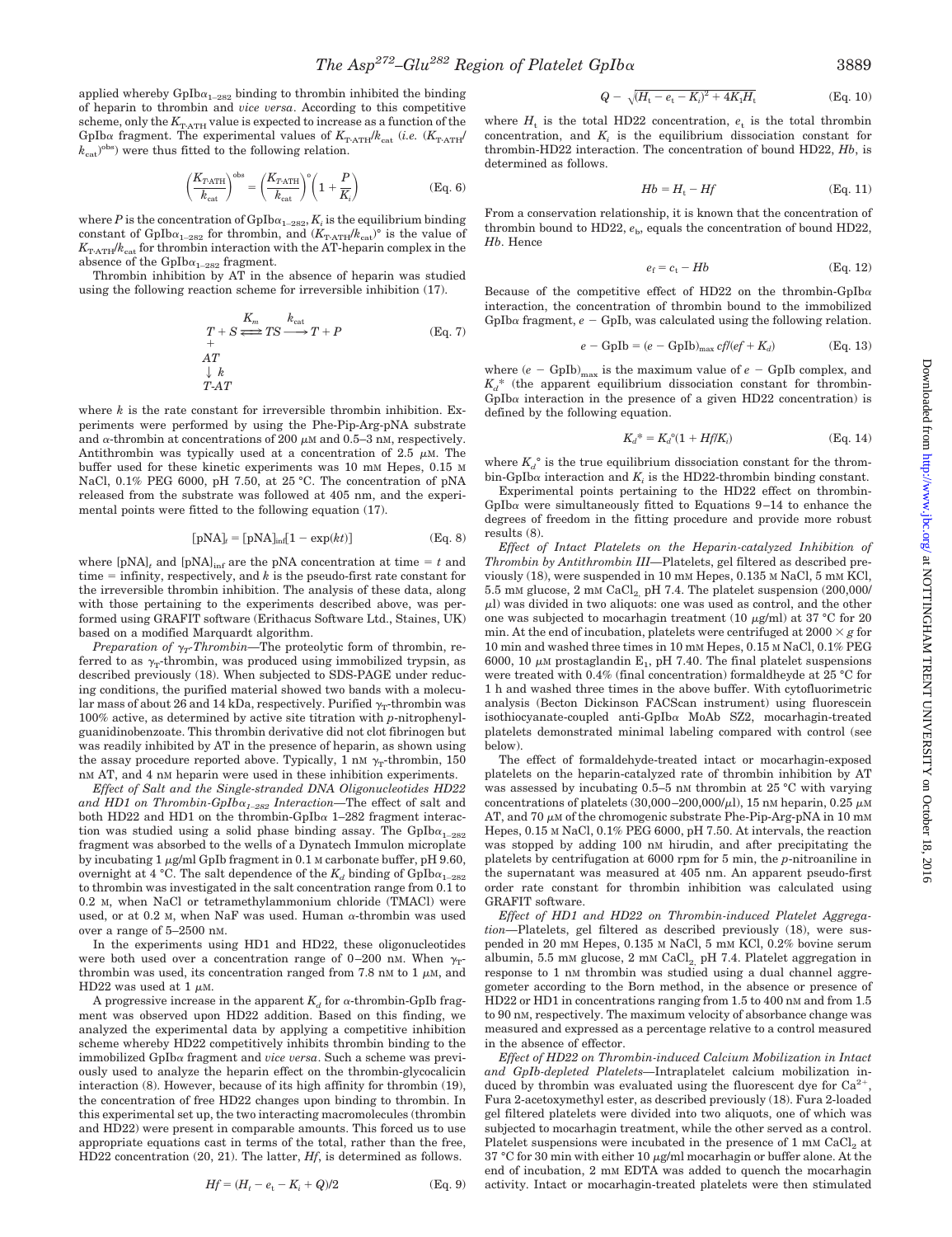

FIG. 1. **SDS-PAGE Western blot under reducing conditions of purified glycocalicin (***A***), purified GpIb**<sup>a</sup>**1–282 fragment obtained from mocarhagin treatment of washed platelets (***B)***, and puri**fied  $GpIb\alpha_{1-271}$  fragment obtained from mocarhagin and car**boxypeptidase Y treatment (***C***).** The Western blots were accomplished by using the SZ2 MoAb, recognizing the N-terminal region of GpIba. *D*, SDS-PAGE of purified  $GpIb\alpha_{1-282}$ ; *E*, SDS-PAGE of purified GpIb $\alpha_{1-271}$ . In the middle of the figure, the reference molecular mass standards are reported: 116 kDa, β-galactosidase (from *E. coli*); 66 kDa, bovine serum albumin; 48.5 kDa, fumarase (from porcine heart); 29 kDa, carbonic anidrase (from bovine erythrocytes).

with 1 nM  $\alpha$ -thrombin in the presence of 25, 100, and 400 nM HD22 aptamer, and the lag time for calcium increase was the parameter used to evaluate the kinetics of calcium increase under the various experimental conditions, as previously detailed (18, 22).

#### RESULTS

*Purification of GpIb*<sup>a</sup>*1–282 and of GpIb*a*1–271—*Mocarhagin treatment of platelets releases a component with a molecular mass of 40 kDa. This purified protein was recognized by a monoclonal antibody, SZ2, directed against the sulfated tyrosine sequence of GpIb $\alpha$  (Fig. 1). In contrast, this monoclonal antibody did not recognize the GpIb $\alpha_{1-271}$ , the fragment obtained after 240 min of carboxypeptidase treatment (Fig. 1). After 240-min incubation with immobilized carboxypeptidase Y, the amino acids released from  $GpIb\alpha_{1-282}$  were one threonine, one leucine, one proline, two glutamic acid residues, three aspartic acid residues, 2.6 sulfated tyrosine residues, and 0.4 tyrosine residues. This amino acid composition corresponds to the sequence  $(NH_2)DTDLY(S0_3)DY(S0_3)Y(S0_3)PEE(COOH),$ which is the  $\text{Asp}^{272} - \text{Glu}^{282}$  region of  $\text{GpIb}\alpha$ . The presence of  $\sim$  2.6 sulfated tyrosines in the hydrolyzed amino acid mixture is in agreement with previous results suggesting that about 50% of  $\text{Tyr}^{276}$  is sulfated (9). Although definitive confirmation of the sulfation status of  $Tyr^{276}$  is beyond the scope of the present study, it is noteworthy that the peak reflecting the authentic tyrosine (at 41.7 min) was the last to appear during the course of the hydrolysis reaction (data not shown). This suggests that Tyr276 may undergo only partial post-translational sulfation.

*Effect of Single-stranded DNA Oligonucleotides on* <sup>a</sup>*-Thrombin Interaction with*  $Gplb\alpha_{1-282}$  *and*  $Gplb\alpha_{1-271}$ *—The effect of* HD1 and HD22 on thrombin interaction with immobilized GpIb $\alpha_{1-282}$  and GpIb $\alpha_{1-271}$  was evaluated. HD22 is known to bind with high affinity to thrombin HBS (19). Furthermore, HD22 did not bind to a thrombin variant with mutations in the HBS ( $Arg^{93} \rightarrow Ala$ ,  $Arg^{97} \rightarrow Ala$ , and  $Arg^{101} \rightarrow Ala$ ; data not shown). These findings confirm the specificity of HD22 for the HBS of thrombin. This aptamer competed with thrombin for GpIb $\alpha_{1-282}$  binding (Fig. 2). Using Equations 9–14 to analyze the data, HD22 binds to  $\alpha$ -thrombin with a  $K_d$  value of 24  $\pm$  5 nM. This value was in good agreement with the  $K_d$  value of 26 n<sub>M</sub>, determined either by measuring the binding of the aptamer to fluorescently labeled thrombin or the binding of fluorescent aptamer to unlabeled thrombin (data not shown). The  $K_d$  value for the thrombin-GpIb $\alpha_{1-282}$  interaction was 149  $\pm$  15 nm, in good agreement with the  $K_d$  value of 188  $\pm$  35 nm derived from functional experiments examining the effect of the  $GpIb\alpha_{1-282}$ 



FIG. 2. **Solid phase binding experiments dealing with HD22** effect on thrombin interaction with the immobilized  $GpIb\alpha_{1-282}$ **fragment.** The total thrombin concentration is reported, and the bound thrombin was evaluated at  $0(\bullet)$ , 50 nm ( $\circ$ ), 100 nm ( $\Box$ ), 150 ( $\blacksquare$ ), and 200 nM ( $\triangle$ ) HD22 oligonucleotide. *Continuous lines* were drawn by simultaneously fitting all the experimental data to Equations 9–14, with the following best fit parameter values:  $K_d = 24 \pm 5$  nM, and  $K_i = 149 \pm 15$  nM, and  $\Delta A_{\text{max}} = 6.96 \pm 0.3 \times 10^{-4}$  ( $\Delta A/\text{min}_{405 \text{ nm}}$ ). The experimental points are the mean from two different measurements, with the *vertical bars* representing the standard deviations.

fragment on heparin-catalyzed thrombin inhibition by AT, as detailed below.

In contrast, HD1 did not affect  $\alpha$ -thrombin binding to GpIb $\alpha_{1-282}$ , as shown in Fig. 3. Based on the demonstrated specificity of HD1 interaction with the fibrinogen recognition site on thrombin (23–25), these results rule out a significant contribution of the fibrinogen recognition site to thrombin interaction with  $GpIb\alpha_{1-282}$ . Using the same solid phase binding assay, immobilized GpIb $\alpha_{1-271}$  did not bind thrombin (Fig. 3), findings consistent with the results obtained in the functional experiments, which demonstrated no effect of the  $GpIb\alpha_{1-271}$ fragment on the heparin-catalyzed rate of thrombin inhibition by AT (see below). Altogether, these experiments suggest that the region 272–282 of GpIb $\alpha$  is important in driving the energetics of thrombin interaction.

*Interaction of*  $\gamma_T$ Thrombin with GpIb $\alpha_{1-282}$ —The interaction of  $\gamma_T$ -thrombin with immobilized GpIb $\alpha_{1-282}$  is characterized by a  $K_d$  value of 281 nm, which is  $\sim$ 85% higher than that of  $\alpha$ -thrombin (Fig. 4). Thus, even though  $\gamma_T$ -thrombin has an impaired fibrinogen recognition site, it still binds to  $GpIb\alpha$ , presumably via its HBS, which is intact (26). HD22 can displace  $\gamma_T$ -thrombin from immobilized GpIb $\alpha$ , as shown in Fig. 4. It is noteworthy that in separate experiments HD22 has been shown to bind to  $\gamma$ -thrombin with a  $K_d$  value of about 15 nm (data not shown).

*Effect of Salt on Thrombin Interaction with the*  $GpIb\alpha_{1-282}$ *Fragment—*Measurement of the apparent equilibrium constant of GpIb $\alpha_{1-282}$  fragment binding to  $\alpha$ -thrombin, as detailed above, under different salt concentration permits analysis of the electrostatic component of the interaction. Experimental results were analyzed by using the following equation (27, 28).

$$
-\ln K_d = A^{\circ} + \Gamma_{\pm} \ln \left[ \text{salt} \right] \tag{Eq. 15}
$$

where  $A^{\circ}$  is the value of  $-\ln K_d$  where [salt] = 1 M and  $\Gamma_{\pm}$  is the phenomenological coefficient expressing the linkage between the change in  $\ln K_d$  and the change in  $\ln$  [salt].

Fig. 5 shows that the plot of the apparent  $K_d$  of GpIba<sub>1–282</sub> binding to thrombin as a function of salt concentration is linear with  $\Gamma_+$  values equal to  $-4.6 \pm 0.4$  for NaCl and  $-4.3 \pm 0.4$  for TMACl.

The extrapolated  $K_d$  value of  $GpIb\alpha_{1-282}$  binding to thrombin at 1 M NaCl and TMACl was equal to  $2 \pm 0.2$  and  $1.6 \pm 0.2$  mM,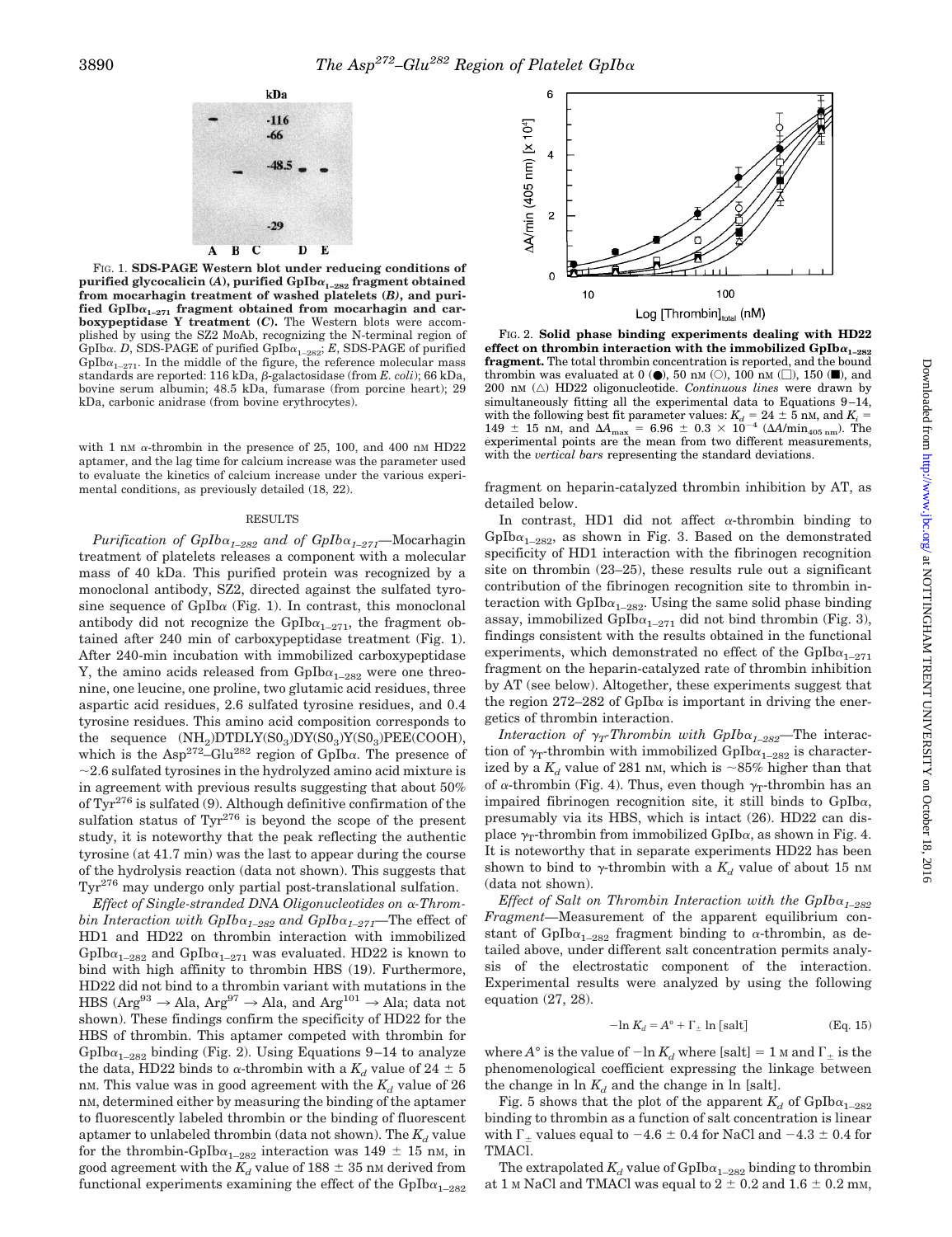

FIG. 3. **Solid phase binding experiments pertaining to thrombin interaction with immobilized GpIb**<sup>a</sup>**1–282 fragment in the absence (**●**) and in the presence of 200 nM (**'**) HD1 oligonucleotide.** The experimental points pertaining to thrombin interaction with immobilized  $GpIb\alpha_{1-271}$  ( $\square$ ) are also reported for comparison. The *continuous line*, pertaining to the absence of HD1, was drawn by fitting the experimental points to a single site binding equation with the following best fit parameter values:  $K_d = 120 \pm 11$  nM and  $\Delta A_{\text{max}} = 7.2 \pm 0.3 \times 10^{-10}$  $10^{-4}$  ( $\Delta A/min_{405 \text{ nm}}$ ).



FIG. 4. **Solid phase binding experiments pertaining to**  $\gamma_T$ **. thrombin interaction with immobilized GpIb** $\alpha_{1-282}$  **fragment in the absence (** $\bullet$ **) and in the presence of 1**  $\mu$ **M**  $(\triangle)$  HD22. The *continuous line* was drawn by fitting the experimental points to a single site binding equation with the following best fit parameter values:  $K_d =$  $281 \pm 43$  nM and  $\Delta A_{\text{max}} = 5.1 \pm 0.3 \times 10^{-4}$  ( $\Delta A/\text{min}_{405 \text{ nm}}$ ).



FIG. 5. **Salt dependence of the thrombin interaction with the GpIb**<sup>a</sup>**1–282 fragment.** The experimental details are reported under "Experimental Procedures." Observed equilibrium dissociation constants (mean of two determinations) of binding to thrombin,  $K_d$ , were measured as a function of NaCl  $(\bullet)$  and TMACl  $(\circ)$ . The linear fits were drawn according to Equation 15, with the following best fit parameter values:  $K_d^{\circ} = 2 \pm .2$  mm and  $1.6 \pm 0.2$  mm and slope =  $-4.6 \pm 0.4$  and  $-4.3 \pm 0.4$  for NaCl and TMACl, respectively.

respectively. These values should give the equilibrium dissociation constant reflecting the nonionic driving force for  $GpIb\alpha$ binding to thrombin, as previously proposed on the basis of a general thermodynamic analysis (27).



FIG. 6. **Time course of thrombin inactivation by AT-heparin in the absence (●) and presence** (○) of 400 nm GpIba<sub>1-282</sub> fragment.<br>Thrombin, AT, and heparin concentrations were equal to 1, 25, and 4 nM, respectively. Experimental points were fitted to Equation 4, with the best fit parameter values of  $k_{\text{obs}} = 1.2 \pm 0.02 \times 10^{-2} \text{ s}^{-1}$  and  $3.9 \pm 0.08 \times 10^{-3} \text{ s}^{-1}$  for the reference and the GpIb $\alpha_{1-282}$ , respectively. Data points ( $\square$ ) pertaining to the effect of  $400$  nm GpIb $\alpha_{1-271}$  on thrombin-heparin-AT interaction are also shown.

Finally, it is noteworthy that also the anions present in solution contribute to the electrostatics of thrombin-GpIb $\alpha_{1-282}$ interaction, as at  $0.2$  M NaF the apparent  $K_d$  was 4-fold lower than that measured at 0.2 M NaCl  $(0.15 \mu M)$  and 0.6  $\mu$ M, respectively).

*Effect of GpIb*<sup>a</sup>*1–282 and GpIb*<sup>a</sup>*1–271 Fragments on Thrombin-AT-Heparin Interaction*—GpIb $\alpha_{1-282}$  produced a concentrationdependent decrease in the heparin-catalyzed rate of thrombin inhibition by antithrombin (Figs. 6 and 7). In contrast,  $GpIb\alpha_{1-}$ 271 had no effect on the rate of this interaction (Fig. 6). These findings, together with the binding data, strongly suggest that the region encompassing  $\text{Asp}^{272} - \text{Glu}^{282}$ , which is released by carboxypeptidase Y, contains the thrombin-binding domain.

It is noteworthy that the calculated value of *k*uncat did not change as a function of  $GpIb\alpha_{1-282}$  concentration, as detailed in the legend to Fig. 6, implying that the thrombin-AT interaction *per se* is unaffected by the fragment. Further support for this concept comes from the observation that, in the absence of heparin, the kinetics of the thrombin-AT interaction was unaffected by the GpIb $\alpha_{1-282}$  fragment ( $k_{\text{inhib}} = 8 \times 10^3 \text{ m}^{-1} \text{ s}^{-1}$ *versus*  $7 \times 10^3$  M<sup>-1</sup> s<sup>-1</sup> in the absence and presence of 1  $\mu$ M  $GpIb\alpha_{1-282}$  fragment, respectively; data not shown).

By applying Equation 6, we analyzed the effect of the GpIb $\alpha_{1-282}$  fragment on the  $k_{\text{cat}}/K_{\text{T-ATH}}$  value of thrombin interaction with the AT-heparin complex. The  $k_{\text{cat}}/K_{\text{T-ATH}}$  value decreased as a function of the  $GpIb\alpha_{1-282}$  concentration, consistent with competitive inhibition of thrombin binding to the AT-heparin complex by  $GpIb\alpha_{1-282}$ . Therefore, the inverse of calculated values of  $k_\mathrm{cat}/K_\mathrm{TATH}$  were fitted to Equation 6 and plotted in Fig. 8. This analysis yielded an apparent  $K<sub>i</sub>$  value of  $188 \pm 35$  nm at 0.15 m NaCl.

*Effect of Intact Platelets on the Heparin-catalyzed Inhibition of Thrombin by Antithrombin III—*Paraformaldehyde-treated platelets attenuate the heparin-catalyzed inhibition of thrombin by AT, as shown in Fig. 9. This effect was proportional to the platelet concentration, over a range of  $30,000-200,000/\mu$ . Depletion of platelet  $GpIb\alpha$  by mocarhagin treatment almost completely eliminated such an effect (Fig. 9). Paraformaldehyde-treated platelets were used in these experiments to circumvent the effect of platelet-derived heparin neutralizing proteins such as platelet factor 4 or von Willebrand factor. Consequently, the inhibiting effect of intact platelets likely reflects GpIba, which is missing in the mocarhagin-exposed platelets.

The platelet attenuation of the heparin-catalyzed inhibition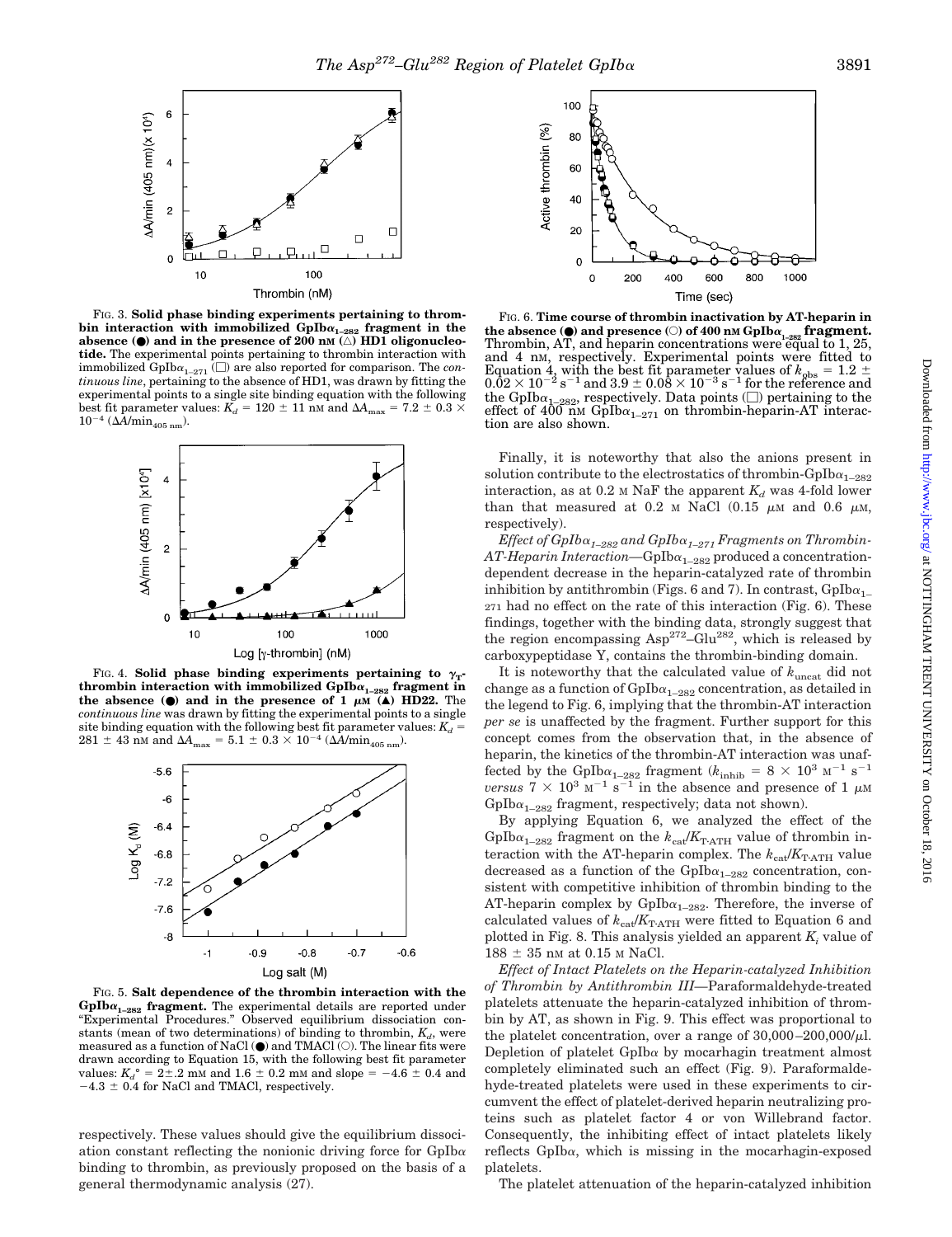

FIG. 7. **Experimental values of**  $k_{obs}$  **for heparin-catalyzed (4) nM) thrombin inactivation as a function of AT concentration, in the absence (●) and in the presence of 100 nM (□) and 400 nM (○) GpIb** $\alpha_{1-282}$ . The *continuous lines* were drawn according to Equation 5, with the following best fit parameter values:  $\bullet$ ,  $k_{\text{ca}}/K_{\text{T-ATH}} = 2.1 \pm$  $0.08 \times 10^7$  M<sup>-1</sup> s<sup>-1</sup>,  $k_{\rm uncat} = 7.3 \times 10^3$  M<sup>-1</sup> s<sup>-1</sup>;  $\Box$ ,  $k_{\rm cal}/K_{\rm TATH} = 1.2 \pm 0.1 \times 10^7$  M<sup>-1</sup> s<sup>-1</sup>,  $k_{\rm uncat} = 7.5 \times 10^3$  M<sup>-1</sup> s<sup>-1</sup>;  $\bigcirc$ ,  $k_{\rm ca}/K_{\rm TATH} = 0.7 \pm 0.03 \times 10^7$  M<sup>-1</sup> s<sup>-1</sup>),  $k_{\rm uncat} = 7.4$ 



FIG. 8. **Dependence of observed values of**  $K_{\text{T-ATH/}k_{\text{cat}}}$  **on GpIb** $\alpha_{1-282}$  **concentration, analyzed according to Equation 6 at 0.15 M NaCl.** The *continuous line* was drawn according to the above equation with the following best fit parameter values:  $K_{\text{T-ATH}}/k_{\text{cat}}^{\circ} = 0.44 \pm 0.05 \times 10^{-7}$  M s,  $K_i = 188 \pm 35$  nM.  $0.05 \times 10^{-7}$  M s,  $K_i$ 



FIG. 9. **Effect of paraformaldehyde-treated platelets on the heparin-catalyzed inhibition of thrombin by AT as a function of platelet number.** The rate of 70  $\mu$ M S-2238 hydrolysis by thrombin (0.5) nM) was measured in the presence of 0.25  $\mu$ M AT and 15 nM heparin. Platelet counts were 0 (\*),  $30,000/\mu$ l (○),  $50,000/\mu$ l (■),  $100,000/\mu$ l (□), and  $200,000/\mu$ l ( $\blacktriangle$ ). The heparin-catalyzed inhibition of thrombin by AT was progressively attenuated by increasing platelet counts. GpIb depletion on platelets  $(200,000/\mu l)$  by mocarhagin treatment  $(\triangle)$  abolished such an effect.

of thrombin by AT was demonstrated at low thrombin concentration  $(0.5 \text{ nm})$ , whereas at higher enzyme concentration  $(5 \text{ nm})$ nM), the rate of thrombin inhibition was only minimally affected (data not shown). This phenomenon might reflect the fact that at higher thrombin concentrations, platelets are no



FIG. 10. **Effect of HD1 (0) and HD22** ( $\triangle$ ) on thrombin-induced **platelet aggregation.** Gel filtered platelets were aggregated by addition of 1 nM human <sup>a</sup>-thrombin. *Continuous lines* were drawn according to a simple inhibition equation with the best fit  $IC_{50}$  values equal to 15 and 13 nM for HD1 and HD22, respectively.

longer able to buffer all the thrombin molecules present in solution, and a predominant enzyme fraction is free in solution.

*Effect of Aptamers on Thrombin-induced Platelet Aggregation—*The effect of HD22 and HD1 on thrombin-induced platelet aggregation was investigated to evaluate the contribution of the HBS and FRS domains of thrombin to platelet activation.

Although increasing concentrations of either HD1 or HD22 cause progressive inhibition of thrombin-induced platelet aggregation, there are quantitative differences between the effects of these aptamers. Platelet aggregation was completely abolished at saturating HD1 concentrations (Fig. 10). In contrast, platelet aggregation was markedly inhibited, but not abolished, by HD22. The effect of HD22 is similar to that recently reported for heparin, which also reduced platelet activation in response to thrombin (22). Like heparin, HD22 inhibits thrombin binding to  $GpIb\alpha$ , thereby attenuating thrombin-induced platelet aggregation. However, this agent did not abolish aggregation, because it did not prevent thrombin interaction with protease activated receptor(s) on the platelet membrane.

*Effect of HD22 on Thrombin-induced Intraplatelet Calcium Mobilization—*The HD22 effect on the thrombin-induced calcium mobilization in both intact and in GpIb-depleted platelets was studied to test the hypothesis that a competitive inhibition of the thrombin-GpIb interaction plays a role in the thrombininduced platelet inhibition observed in aggregation experiments.

After mocarhagin treatment, <10% residual GpIb remained on the platelet membrane (Fig. 11). As previously reported (22), mocarhagin-treated platelets resemble platelets of Bernard-Soulier disease, a congenital deficiency of GpIb, because they exhibit a delayed response to thrombin stimulation resulting in a longer lag time for calcium rise, compared with intact platelets. The MoAb SZ2, which binds to GpIb, exerts the same effect. HD22 has no effect on thrombin-induced calcium mobilization in mocarhagin-exposed platelets. In contrast, HD22 produces a concentration-dependent prolongation of lag time in control platelets (Fig. 12), an effect similar to that of heparin (22). These results suggest that by binding to the thrombin HBS, HD22 inhibits only the GpIb-mediated contribution to platelet activation.

#### DISCUSSION

Recently, it was found that the major  $GpIb\alpha$  fragment, referred to as glycocalicin, reduces the rate of thrombin inactivation by AT by competing with heparin for binding to the HBS on thrombin (8). In the present investigation we tested the hypothesis that the strongly acidic stretch from  $\text{Asp}^{272}$  to Glu<sup>282</sup> of GpIb $\alpha$  may act as a "heparin-like" ligand for the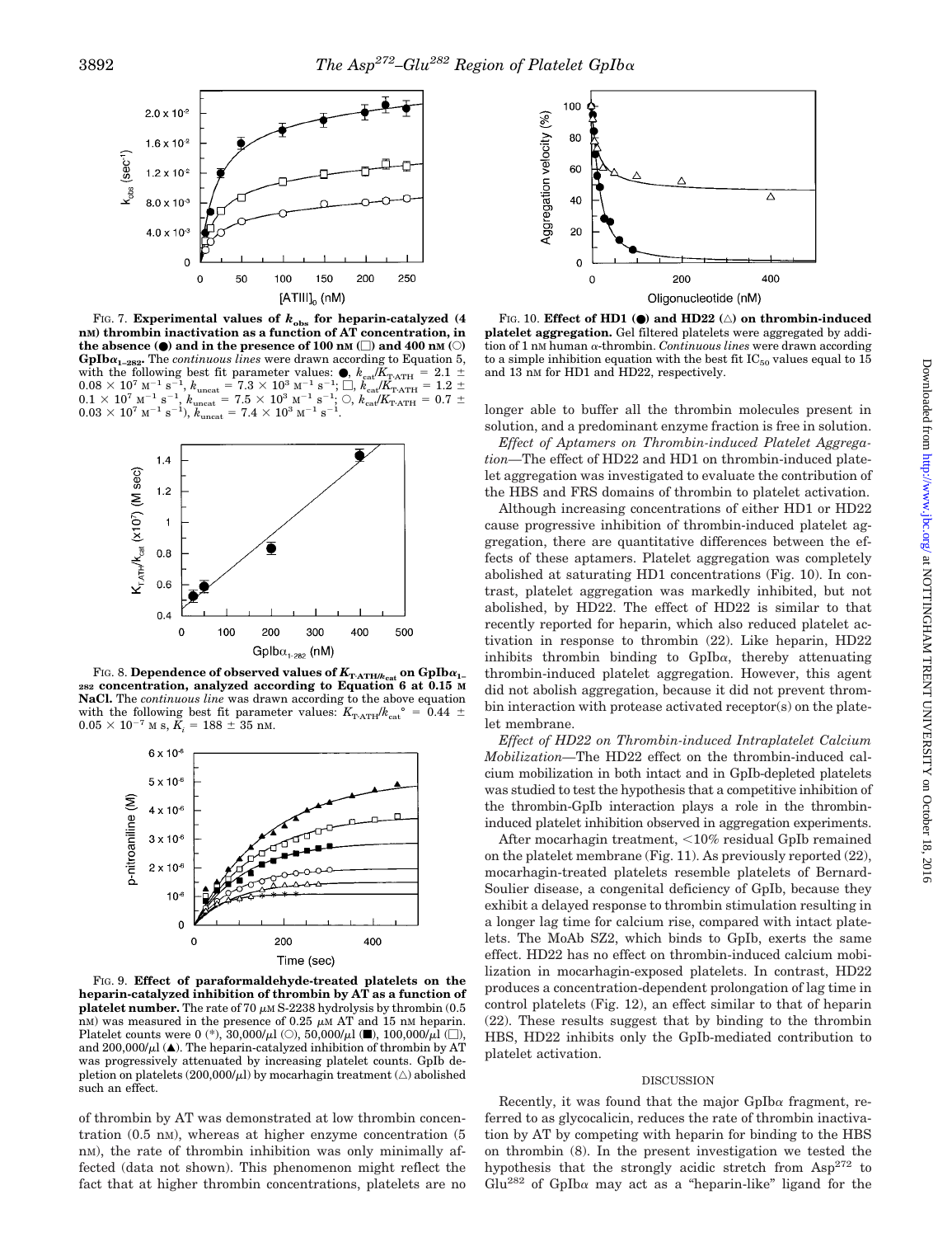Event Count

FIG. 11. **Histogram analysis of GpIb expression on intact and mocarhagin-treated platelets.** GpIb (CD42b) expression on platelets exposed to mocarhagin is shown on the *left* (*open curve*) and compared with that on intact platelets (*black curve*) on the *right*. Marker was set according to the proper isotypic control. In *parentheses*, geometric mean values of CD42b fluorescence distribution are reported. One of three representative experiments is shown.



FIG. 12. **Effect of HD22 on**  $\alpha$ **-thrombin-induced calcium increase in intact and mocarhagin-exposed platelets.** The lag time  $(LT)$  for calcium increase induced by 1 nM  $\alpha$ -thrombin was measured in intact ( $\bullet$ ) and mocarhagin-treated ( $\circ$ ) platelets as a function of HD22 concentration. For both platelet preparations, the value obtained at each HD22 concentration was divided by the respective control value  $(LT<sub>0</sub>)$  obtained in the presence of buffer alone.

thrombin HBS, being thus responsible for the competitive inhibition of heparin interaction with thrombin. The data reported in this study show that  $GpIb\alpha_{1-282}$  reduces the rate of the heparin-catalyzed thrombin inhibition by AT. This finding is in agreement with previous data indicating that the region of the GpIb $\alpha$  molecule involved in thrombin ligation encompasses a large domain of the glycoprotein spanning from  $Cys^{209}$  to  $\text{Asp}^{287}$  (6, 29–32). This region bears a peculiar stretch of acidic residues from  $\text{Asp}^{269}$  to  $\text{Asp}^{287}$  comprising three sulfated groups linked to  $Tyr^{276}$ ,  $Tyr^{278}$ , and  $Tyr^{279}$  (9, 29–32). In this study we present evidence suggesting that the  $\text{Asp}^{272} - \text{Glu}^{282}$ region is an essential part of the thrombin-binding domain. This result emerged from both solid phase binding experiments and functional studies that investigated the effect of different  $GpIb\alpha$  fragments on the heparin-catalyzed thrombin inhibition by AT. In particular, the salt dependence of  $GpIb\alpha_{1-282}$  binding to thrombin confirmed the major role played by ionic interactions in the formation of the thrombin-GpIb $\alpha$  adduct. These studies showed an invariance of the  $\Gamma_+$  value in NaCl and TMACl. This suggests that the parameter is actually an index of the electrostatic screening of ions on the surface of the interacting proteins. It is of interest that the same parameter value for binding of heparin to thrombin is equal to  $-4.8$  (33). On the other hand, binding of the hirudin fragment 55–65 to the fibrinogen recognition site of the enzyme, has  $\Gamma_{\pm}$  values of



## CD42b FITC

 $-1.06$  and  $-1.35$  in NaCl and choline chloride, respectively (33, 34). Thus, the present results, together with the previous findings, reasonably exclude an involvement of the fibrinogen recognition site of thrombin and provides further support for the concept that the HBS mediates the interaction of thrombin with GpIb $\alpha_{1-282}$ . The relevance of thrombin HBS in GpIb $\alpha$ ligation was previously demonstrated by our group in experiments using thrombin chemically modified with pyridoxal phosphate at HBS domain (7, 22). These experiments showed that HBS-modified thrombin exhibited both decreased binding to GpIb $\alpha$  and reduced platelet activating capacity (7, 22). The HBS domain may act as a polyelectrolyte-like segment that is able to make multiple salt bridges with the polyanionic segment Asp<sup>272</sup>–Glu<sup>282</sup> on the GpIba molecule.

Recent thermodynamic data showed the occurrence of heat capacity change (expression of a hydrophobic effect, equal to  $-1$ kcal/mol) in the thrombin-glycocalicin interaction (8). The current results may be reconciled with the above finding by hypothesizing that the numerous salt bridges between the two proteins occur along with burial of a large number of solvating water molecules when thrombin binds to  $GpIb\alpha$ , as this solvation process is characterized by a negative heat capacity change (35).

The above findings strongly suggest that  $GpIb\alpha_{1-282}$ , and particularly the segment from  $\text{Asp}^{272}$  to Glu<sup>282</sup>, binds to the thrombin HBS. The heparin-binding site resides at the C terminus of the B-chain of thrombin and is mainly formed by a cluster of cationic residues such as  $Arg^{93}$ ,  $Arg^{97}$ ,  $Arg^{101}$ ,  $Arg^{175}$ , Arg<sup>233</sup>, Lys<sup>236</sup>, and Lys<sup>240</sup> (36–39).<sup>2</sup> Our observation that the  $\Gamma_{+}$  parameter is very similar to that pertaining to thrombin interaction with heparin raises the possibility that the same cationic residues in the thrombin molecule mediate both interactions. Recent studies with thrombin variants support this concept. Two thrombin variants with mutations in the HBS  $(\text{Arg}^{93} \rightarrow \text{Glu} \text{ and } \text{Lys}^{236} \rightarrow \text{Glu} \text{) did not bind to Gplba. In}$ contrast, a thrombin variant with a mutation in the FRS (Arg<sup>93</sup>  $\rightarrow$  Glu) bound GpIb with an affinity similar to that of native enzyme (40). These results are in agreement with our finding that  $\gamma_T$ -thrombin, characterized by a severe modification of FRS and by a normal HBS (26), can bind to GpIb $\alpha$ , although with an affinity that is about 2-fold lower than that of  $\alpha$ -thrombin. This may be due to a perturbation in  $\gamma_T$ -thrombin of the

 $2$ <sup>2</sup> The thrombin residue numbers used in the text correspond to residue numbers in the chymotrypsin numbering system.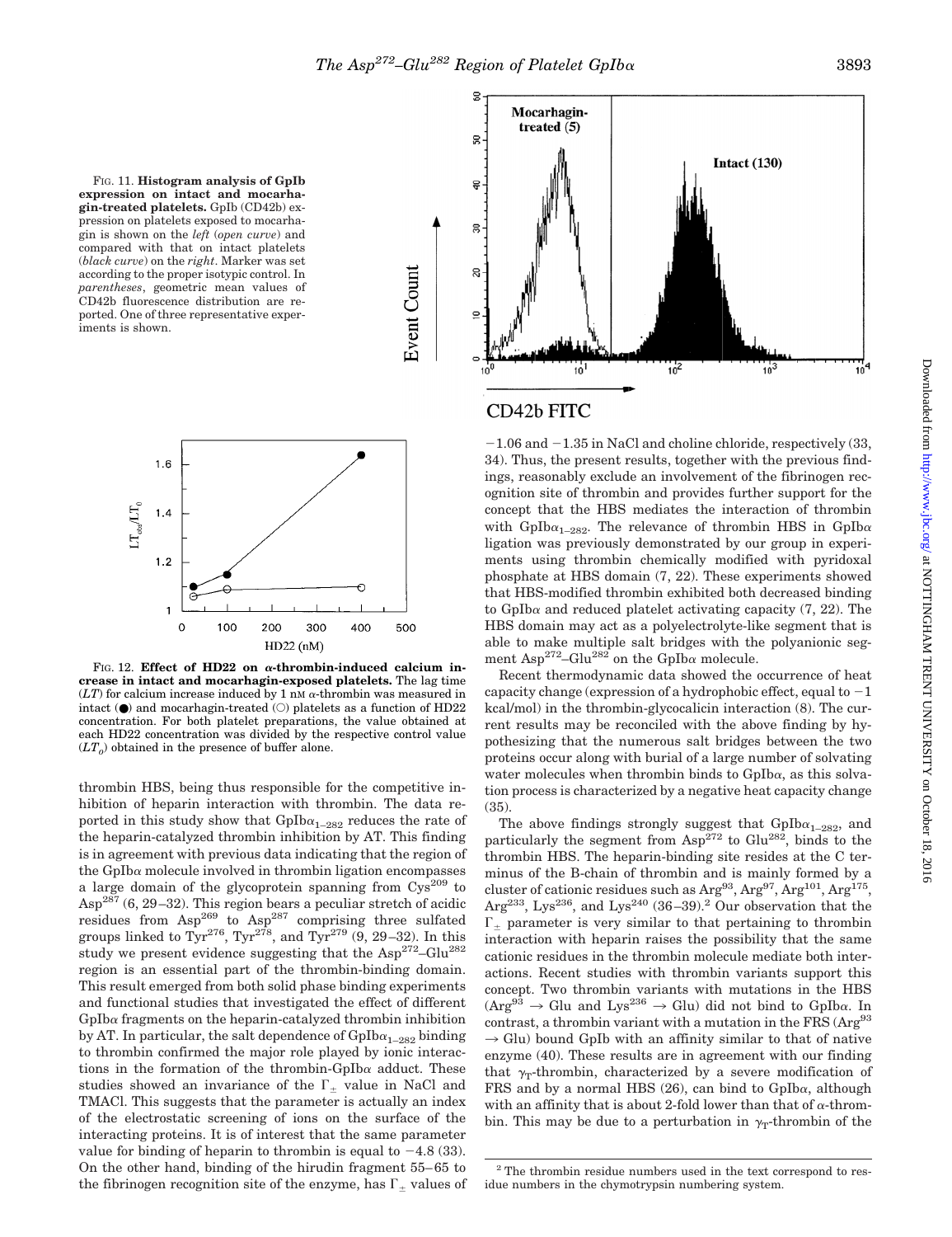allosteric linkage between FRS and HBS, recently described for human  $\alpha$ -thrombin (41).

Further support for the concept that  $GpIb\alpha$  interacts with the thrombin HBS comes from experiments using HD1 and HD22. Only HD22, which specifically binds to HBS on thrombin (19), displaced thrombin from immobilized GpIb $\alpha_{1-282}$ . In contrast, HD1, which binds to FRS on thrombin (23–25), had no effect.

Another ligand for thrombin HBS, the kringle prothrombin fragment 2, has been recently shown to competitively inhibit the binding of glycocalicin to thrombin (8). Fragment 2 also bears a peculiar anionic motif, DGDEE (residues 68–72), that makes electrostatic interactions with some residues of the thrombin HBS, such as Arg<sup>93</sup>, Arg<sup>97</sup>, Arg<sup>101</sup>, and Arg<sup>175</sup> (42, 43).

A recent study by Dr. Guillin's group (44) showed that glycocalicin reduces the rate of heparin-catalyzed inhibition of both thrombin and Factor Xa by AT. These investigators claimed that this effect arises from glycocalicin interaction with heparin, rendering less heparin available to activate AT (44). However, this interpretation is not compatible with our data, suggesting that the highly acidic  $GpIb\alpha$  stretch 272–282 must be present for  $GpIb\alpha$  to compete with heparin for binding to the HBS on thrombin. It is unlikely that this region is able to interact with heparin because of its high content of acidic residues. Moreover, analysis of the GpIb $\alpha$  sequence 1–450 did not show any region bearing a "consensus sequence" (such as COOH-*XXX*-R-*XXX*-RR-*XX*-RR-*XXX*-R-NH2) that appears necessary for a specific interaction with heparin (45, 46). Further support for this comes from the work of other investigators who have shown that heparin blocks the von Willebrand factor- $GpIb\alpha$  interaction by binding to the heparin-binding site of von Willebrand factor and not by binding to GpIb (47). It may be thus hypothesized that the high electrostatic component of thrombin-GpIb $\alpha$  interaction involving the thrombin HBS and the Asp272–Glu282 region of GpIb may act to correctly orient the two macromolecules, reducing the free energy necessary for the molecular recognition.

The platelet aggregation experiments demonstrated that thrombin binding to GpIb might exert a positive effect on platelet activation, because HD-22 could attenuate, altough not abolish, the aggregation by thrombin. The effect of HD22 on thrombin-induced platelet activation may be explained by its inhibition of thrombin's HBS ligation to  $GpIb\alpha$ , as demonstrated by binding experiments. Moreover, HD-22 could not exert its inhibitory activity on platelets depleted of GpIb, as demonstrated by calcium mobilization experiments. This phenomenon was similarly demonstrated for heparin (22). The incomplete inhibition of platelet activation observed with HD-22 and heparin is in agreement with other conditions in which the thrombin-GpIb interaction is inhibited. In fact, Bernard-Soulier or mocarhagin-treated platelets lacking GpIb show a reduced but not abolished response to thrombin. On the contrary, blockage of thrombin FRS by HD-1 could cause a complete inhibition of platelet activation, because the binding of the enzyme to protease-activated receptor(s) molecules and, as a consequence, their hydrolysis was inhibited by the aptamer. Altogether these results corroborate the hypothesis that GpIb does not bind to the thrombin FRS.

How GpIb can contribute to platelet activation by thrombin is not yet clear. One possible mechanism is that thrombin ligation to GpIb may modulate the expression and/or the hydrolysis of protease-activated receptor-1 and protease-activated receptor-4 molecules on the platelet membrane (19, 48– 51). This hypothesis deserves further study.

The physiological role of  $GpIb\alpha$  binding to the thrombin HBS remains to be elucidated. The results obtained *in vitro* showed that at thrombin concentrations  $<$  5 nm, the enzyme binding to the high affinity GpIb site protects it from the heparin-catalyzed inhibition by AT. This phenomenon may represent a general mechanism by which low thrombin concentrations, being protected from inactivation, may enhance the availability of catalytically active thrombin necessary for procoagulant activities, such as platelet activation or conversion of fibrinogen to fibrin. These processes involve the active site and the FRS on thrombin, domains not involved in GpIb ligation. If this mechanism occurs *in vivo*, then the thrombin-GpIb interaction may serve to regulate thrombin activity.

*Acknowledgments—*The generous gift of a purified mocarhagin sample provided by Dr. Robert K. Andrews (Baker Medical Research Institute, Prahran, Australia) is gratefully acknowledged. Technical and financial support from Istituto di Ricerche C. Serono (Ardea, Italy) is gratefully acknowledged.

#### REFERENCES

- 1. Clemetson, K., and Clemetson, J. (1995) *Semin. Thromb. Haemostasis* **21,** 130–137
- 2. Buchanan, S. S. C., and Gay, N. J. (1996) *Prog. Biophys. Mol. Biol.* **65,** 1–44 3. Greco, N. J., Tandon, N. N., Jones, G. D., Kornhauser, R., Jackson, B., Yamamoto, N., Tanoue, K., and Jamieson, G. A. (1996) *Biochemistry* **35,** 906–914
- 4. Greco, N. J., Jones, G. D., Tandon, N. N., Kornhauser, R., Jackson, B., and Jamieson, G. A. (1996) *Biochemistry* **35,** 915–921
- 5. Lopez, J. A. (1997) *Blood Coagul. Fibrinolysis* **5,** 97–119
- 6. Gralnick, J. R., Williams, L. P., McKeown, K., Hansmann, J. W., Fenton, J. W., and Krutzsch, H. (1994) *Proc. Natl. Acad. Sci. U. S. A.* **91,** 6334–6338
- 7. De Candia, E., De Cristofaro, R., De Marco, L., Mazzucato, M., Picozzi, M., and Landolfi, R. (1997) *Thromb. Haemostasis* **77,** 735–740
- 8. De Cristofaro, R., De Candia, E., Croce, G., Morosetti, R., and Landolfi, R. (1998) *Biochem. J.* **332,** 643–650
- 9. Ward, C. M., Andrews, R. K., Smith, A. I., and Berndt, M. C. (1996) *Biochemistry* **35,** 4929–4938
- 10. De Cristofaro, R., Rocca, B., Bizzi, B., and Landolfi, R. (1993) *Biochem. J.* **289,** 475–480
- 11. Nordenman, B., and Björk, I. (1978) *Biochemistry* 3339-3344
- 12. Nordenman, B., Nyström, G., and Björk, I. (1977) *Eur. J. Biochem.* **78,** 195–203
- 13. Lopez, J. A., Chung, D. W., Fujikawa, K., Hagen, F. S., Papayannopoulou, T., and Roth G. J. (1987) *Proc. Natl. Acad. Sci. U. S. A.* **84,** 5615–5619
- 14. Pace, C. N., Vajdos, F., Fee, L., Grimsley, G., and Gray, T. (1995) *Protein Sci.* **4,** 2411–2423
- 15. Levina, N. B., and Nazimov, I. V. (1984) *J. Chromatogr.* **286,** 207–216
- 16. Olson, S. T., and Björk, I. (1991) *J. Biol. Chem.* **266,** 6353-6364
- 17. Olson, S. T., Björk, I., and Shore, J. (1993) *Methods Enzymol*. **222,** 525-559 18. De Cristofaro, R., De Candia, E., Picozzi, M., and Landolfi, R. (1995) *J. Mol.*
- *Biol.* **245,** 447–458 19. Tasset, D. M., Kubik, M. F., and Steiner, W. (1997) *J. Mol. Biol.* **272,** 688–698
- 20. Cha, S. (1975) *Biochem. Pharmacol.* **24,** 2177–2185 21. Cha, S. (1976) *Biochem. Pharmacol.* **25,** 2695–2702
- 22. De Candia, E., De Cristofaro, R., and Landolfi, R. (1999) *Circulation* **99,** 3308–3314
- 23. Bock, L. C., Grifin, L. C., Latham, J. A., Vermass, E. H., and Toole, J. J. (1992) *Nature* **355,** 564–566
- 24. Wu, Q., Tsiang, M., and Sadler, J. E. (1992) *J. Biol. Chem.* **267,** 24408–24412
- 25. Padmanabhan, K., Padmanabhan, K. P., Ferrara, J. D., Sadler, J. E., and Tulinsky, A. (1993) *J. Biol. Chem.* **268,** 17651–17654
- 26. Rydel, T. J., Yin, M., Padmanabhan, K. P., Blankenship, D. T., Cardin, A. D., Correa, P. E., Fenton, J. W., II, and Tulinsky, A. (1994) *J. Biol. Chem.* **269,** 22000–22006
- 27. Record, M. T., Jr., Anderson, C. F., and Lohman, T. M. (1978) *Q. Rev. Biophys.* **11,** 103–108
- 28. Record, M. T., Jr., and Anderson, C. F. (1995) *Biophys. J.* **68,** 786–794
- 29. Marchese, P., Murata, M., Mazzucato, M., Pradella, P., De Marco, L., and Ruggeri, Z. M. (1995) *J. Biol. Chem.* **270,** 9571–9578
- 30. Hess, D., Schaller, J., Rickli, E. E., and Clemetson, K. J. (1991) *Eur. J. Biochem.* **199,** 389–393
- 31. De Marco, L., Mazzucato, M., Masotti, A., and Ruggeri, Z. M. (1994) *J. Biol. Chem.* **269,** 6478–6484
- 32. Dong, J. F, Li, C. Q., and Lopez, J. A. (1994) *Biochemistry* **33,** 13946–13953
- 33. Olson, S. T., Halvorson, H. R., and Björk, I. (1991) *J. Biol. Chem.* 266, 6342–6352
- 34. Vindigni, A., White, C. E., Komives, E. A., and Di Cera, E. (1997) *Biochemistry* **36,** 6674–6681
- 35. Edsall, J. T., and Wyman, J. (1958) in *Biophysical Chemistry*, pp. 151–162, Academic Press, New York
- 36. Gan, Z. R., Li, Y., Chen, Z., Lewis, S. D., and Shafer, J. A. (1994) *J. Biol. Chem.* **269,** 1301–1305
- 37. He, X., Ye, J., Esmon, C. T., and Rezaie, A. R. (1997) *Biochemistry* **36,** 8969–8976
- 38. Sheean, J. P., and Sadler, J. E. (1994) *Proc. Natl. Acad. Sci. U. S. A.* **91,**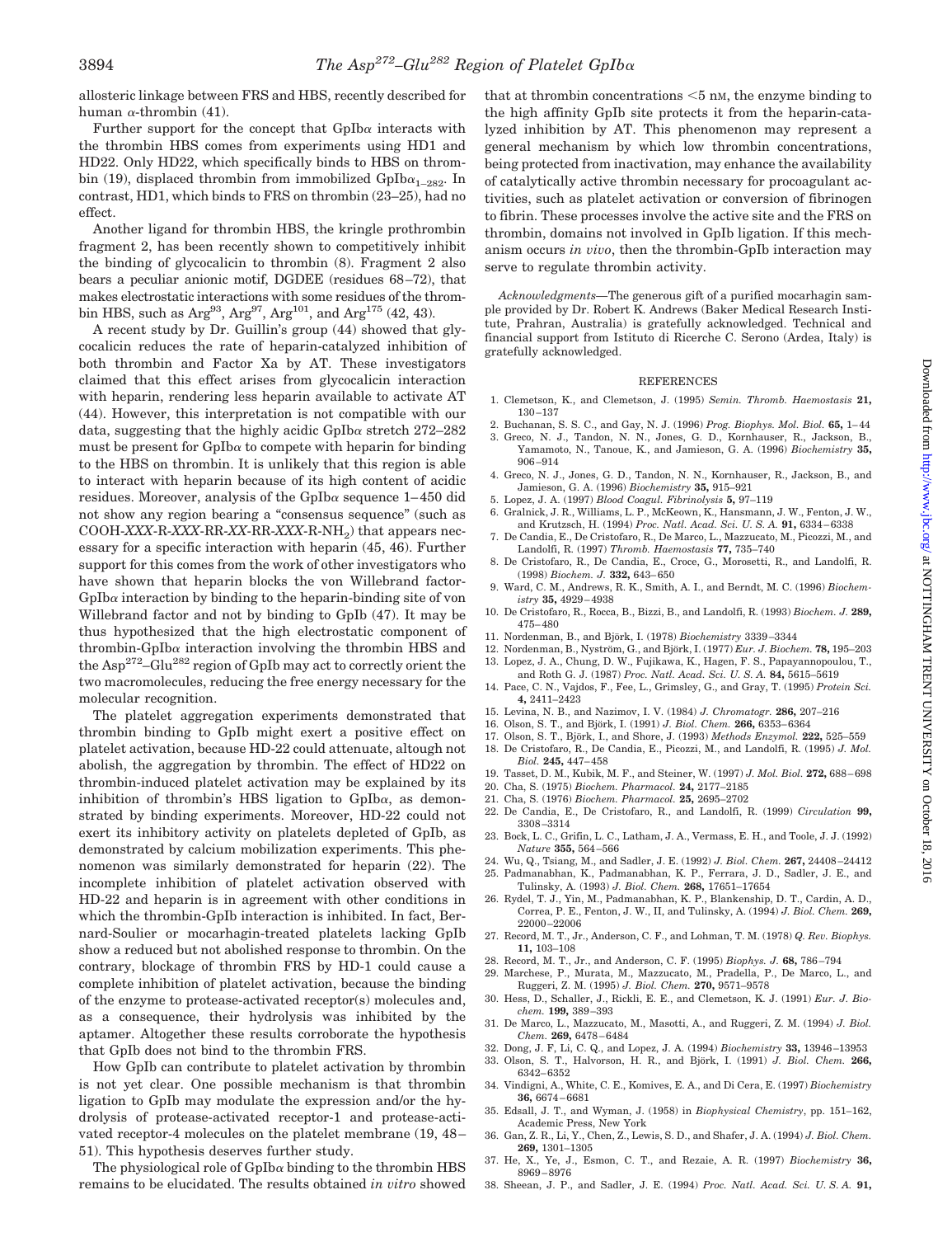5518–5522

- 39. Bode, W., Turk, D., and Karshikov, A. (1992) *Protein Sci.* **1,** 426–471 40. Li, C. Q., Vindigni, A., Di Cera, E., Sadler, J. E., and Wardell, M. R. (1997)
- 
- *Blood* **90**, (Suppl. 1), 430–431 (abstr.) 41. Fredenburgh, J. C., Stafford, A. R., and Weitz, J. I. (1997) *J. Biol. Chem.* **272,** 25493–25499
- 
- 42. Arni, R. K., Padmanabhan, K., Padmanabhan, K. P., Wu, T. P., and Tulinsky, A. (1993) *Biochemistry* **32,** 4727–4737 43. Liaw, P. C. Y., Fredenburgh, J. C., Stafford, A. R., Tulinsky, A., Austin, R. C., and Weitz, J. I. (1998) *J. Biol. Chem.* **273,** 8932–8939
- 44. Jandrot-Perrus, M., Clemetson, K. J., Guillin, M. C., and Bouton, M. C. (1999) *Thromb. Haemostasis* **81,** 316–317
- 45. Cardin, A. D., and Weintraub, H. J. R. (1989) *Atherosclerosis* **9,** 21–32 46. Margalit, H., Fischer, N., and Ben-Sasson, S. A. (1993) *J. Biol. Chem.* **268,** 19228–19231
- 47. Sobel, M., McNeill, P. M., Carlson, P. L., Kermode, J. C., Adelman, B., Conroy, R., and Marques, D. (1991) *J. Clin. Invest.* **87,** 1787–1793
- 
- 
- 48. Vu, T. K., Wheaton, V., and Coughlin, S. R (1991) Cell **64,** 1057–1068<br>49. Connolly, A. J., Ishihara, H., Kahn, M. L., Farese, R. V., Jr., and Coughlin, S.<br>6. R (1996) *Nature* **381**, 516–519<br>50. Ishihara, H., Connolly
- Coughlin, S. R. (1999) *J. Clin. Invest.* **103,** 879–887